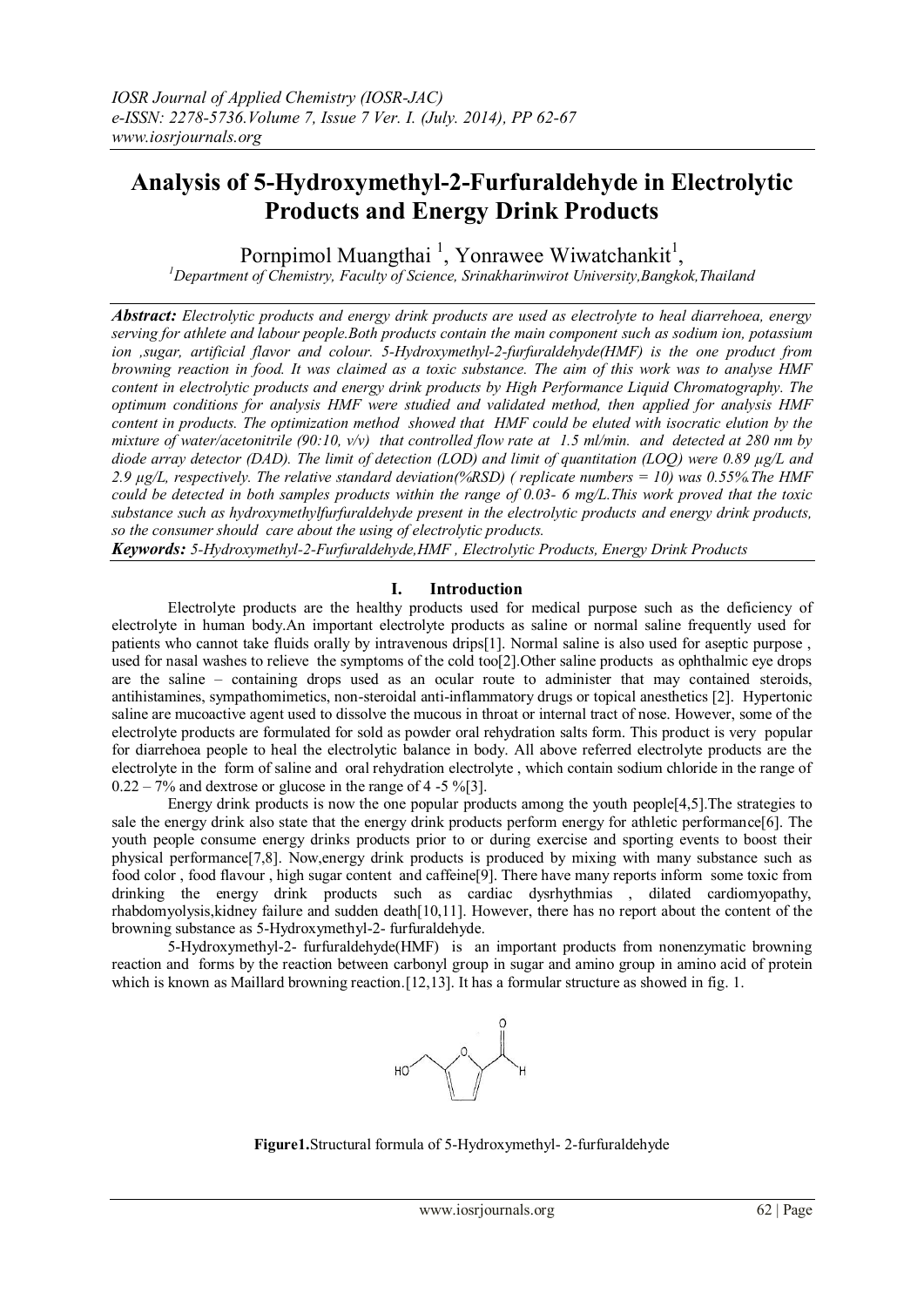However , HMF is also the intermediate products in the condensation of sugar between heating which is known as caramellization reaction.[14,15]. HMF is also formed between storaging the products. HMF is a toxic substance that was claimed to be carcinogenic substance [16,17] and effect on DNA[18] too.

Nowaday,HMF is an importance index to indicate the quality of honey [19,20] and fruit juice samples [21,22,23]. There have many reports that referred the analysis of HMF in many foods such as beer[24],cereals[25,26],bakery products[27], coffee [28], dried fruits[29] and milk products[30]. From the above details, the browning product as HMF may presented in the normal saline solution , electrolyte solution , powder electrolyte and energy drink products after storage before sold to consumer. Since, the glucose is also be the one component in electrolyte products and energy drink products especially in solid electrolyte powder products and energy drink products, so that HMF may be formed by the Maillard reaction or caramellization reaction. There have no report about the study of HMF content in all electrolyte products. The aim of this work was to determine the HMF content in electrolytic products and energy drink products by reverse phase high performance liquid chromatography.The method for analysis HMF in sample was optimised and validated by analysis the LOD , LOQ and RSD.Then, the optimum method was applied to analyse the HMF content in the electrolyte products such as oral rehydration salts, normal saline products and energy drink products were analysed the HMF content.

### **II. Materials And Method**

# **2.1.Materials**

### **2.1.1 Chemicals**

5-Hydroxymethyl-2-furfuraldehyde standard Chromatographic grade was purchased from Fluka. Potassium ferrocyanide trihydrate(K<sub>4</sub>Fe(CN)<sub>6</sub>.3H<sub>2</sub>O )and Zinc acetate dehydrate (Zn (OOCH<sub>3</sub>)<sub>6</sub>. 2H<sub>2</sub>O) were of analytical reagent grade from Merck. Acetonitrile (HPLC grade), ethanol (AR grade) , methanol (HPLC grade) were purchased from Sigma aldrich.

## **2.1.2 Samples**

The electrolyte products 20 samples such as normal saline liquid samples , electrolyte solid powder samples with lemon flavor , with orange flavour, nasal saline products, optical saline products were purchased from the drug store in Bangkok, Thailand. The energy drink products 16 samples such as lipovitan D, Red Carabao, Red Bull , Gaterate were purchased from the supermarket in Bangkok,Thailand.

### **2.2Experimental method**

**2.2.1 Study on the optimum condition for analysis of HMF**( modified from [25]) The 5-Hydroxymethyl-2 furfuraldehyde standard solution was prepared to 1000 ppm as stocking standard solution and then prepared to be calibration standard solution as 0.01-10 ppm. Those calibration standard solutions were injected to high performance liquid chromatography (Agilent , HP1100 ) ,passed through the C18 guard cartridge which coupled with the reverse phase C18 column(VertiSepTM pHendure ) 5  $\mu$ m, 4.6 x 250 mm and eluted with the mobile phase solution of water : acetonitrile by variation the ratios as 97:3 , 95:5, 90:10 and 80:20, controlled flow rate at 1.5 ml/min. Then the signal peak was detected by diode array detector at 280 nm.The chromatogram was recorded and plotted the area of the standard HMF peak VS the standard concentration to be the standard calibration curve.

**2.2.2 Validation method** The standard HMF solution 0.001 ppm was injected to C18 column and operated the condition as in the part 2.1 by the optimum method ratio of water : acetonitrile.The standard HMF was injected ten replications and recorded the area of standard HMF peak for calculation of LOD and LOQ as the following equation1 ) and 2) respectively[32].

| LOD.       | $=$ | 3 SD/ slope | $\ldots$ 1)               |
|------------|-----|-------------|---------------------------|
| <b>LOO</b> | $=$ | 10SD/slope  | $\ldots \ldots \ldots 2)$ |

### **2.2.3 Analysis of HMF in electrolytic products.**

 The samples were pipetted 5.00 ml , mixed with 1 ml of Carrez I solution,1 ml of Carrez II solution ( modified from [31] and diluted to 50 ml with deionised water.Then the sample mixed solutions were filtered through cellulose acetate membrane syringe filter (0.45 micron) before injected through the C18 column of HPLC instrumentation and eluted with the mobile phase solution as in part 2.1.The area of HMF peak was recorded and compared with the standard calibration curve of standard HMF solution.

Note: Carrez I is 15 % w/v of the  $K_4Fe(CN)_6.3H_2O$  standard solution. CarrezII is 15% w/v of the Zn  $(OOCH<sub>3)</sub>_{6}$  2H<sub>2</sub>O standard solution.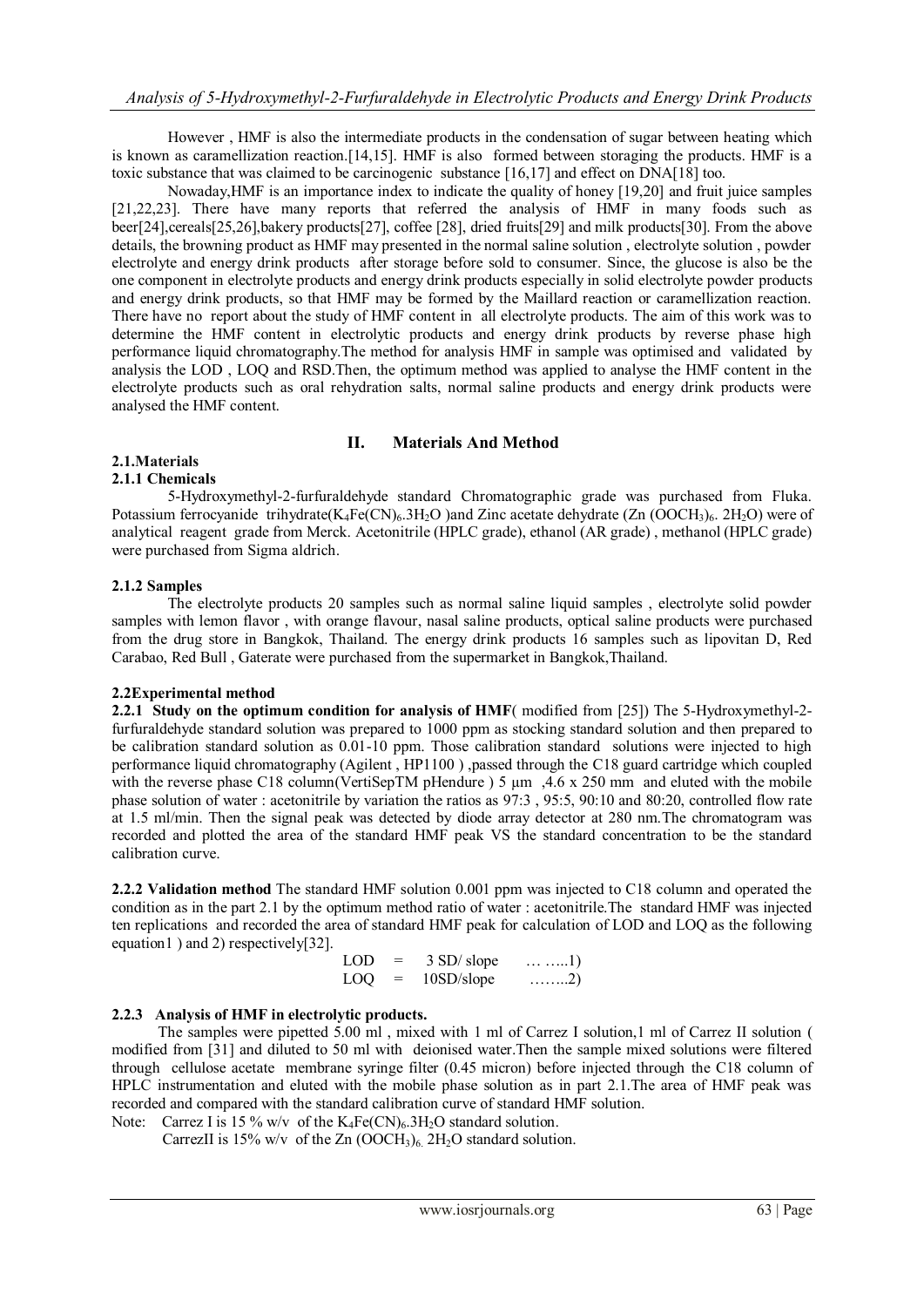The results from part 2.1 were revealed that the standard HMF chromatogram from each system of

#### mobile phase solvent showed the different retention time as in table 1. **Table 1:** The retention time of standard HMF in each mobile phase system. **Condition number Ratio Water : Acetonitrile retention time (min)** 1 97 :3 9.3  $\pm 0.010$

2 95:5 6.6  $\pm$  0.010 3 90:10  $4.0 \pm 0.010$ 4 80:20 2.6± 0.010

|  |           |                      | <b>Table 1.</b> The retention three or standard Them In each moone phase system, |  |
|--|-----------|----------------------|----------------------------------------------------------------------------------|--|
|  | Condition | Ratio                | retention time                                                                   |  |
|  | number    | Water · Acetonitrile | (min)                                                                            |  |

**III. Results And Discussion**

| The retention time of standard HMF peak depended on the ratio of mobile phase component. The                         |
|----------------------------------------------------------------------------------------------------------------------|
| increasing of acetonitrile content reduced the time of HMF that retained in the column. Since HMF formular           |
| structure from figure1 shows that it is the polar substance, so the polar strength of mobile effect on the retention |
| time for elution HMF that retained in the nonpolar phase column as reffered by [5]. The standard HMF                 |
| chromatogram of condition 3 was shown as in fig. 2                                                                   |



**Figure 2.** The standard HMF chromatogram

The retention time of standard HMF solution which used the condition 3 showed at 4.0 minutes on the chromatogram. The condition 3 that contained water : acetonitrile was chosen to be the best system in this experiment, since the retention time of HMF was completely separated from the interference in sample. The condition 3 was applied in the analysis of standard HMF which was spiked in the electrolyte sample as showed in fig. 3.



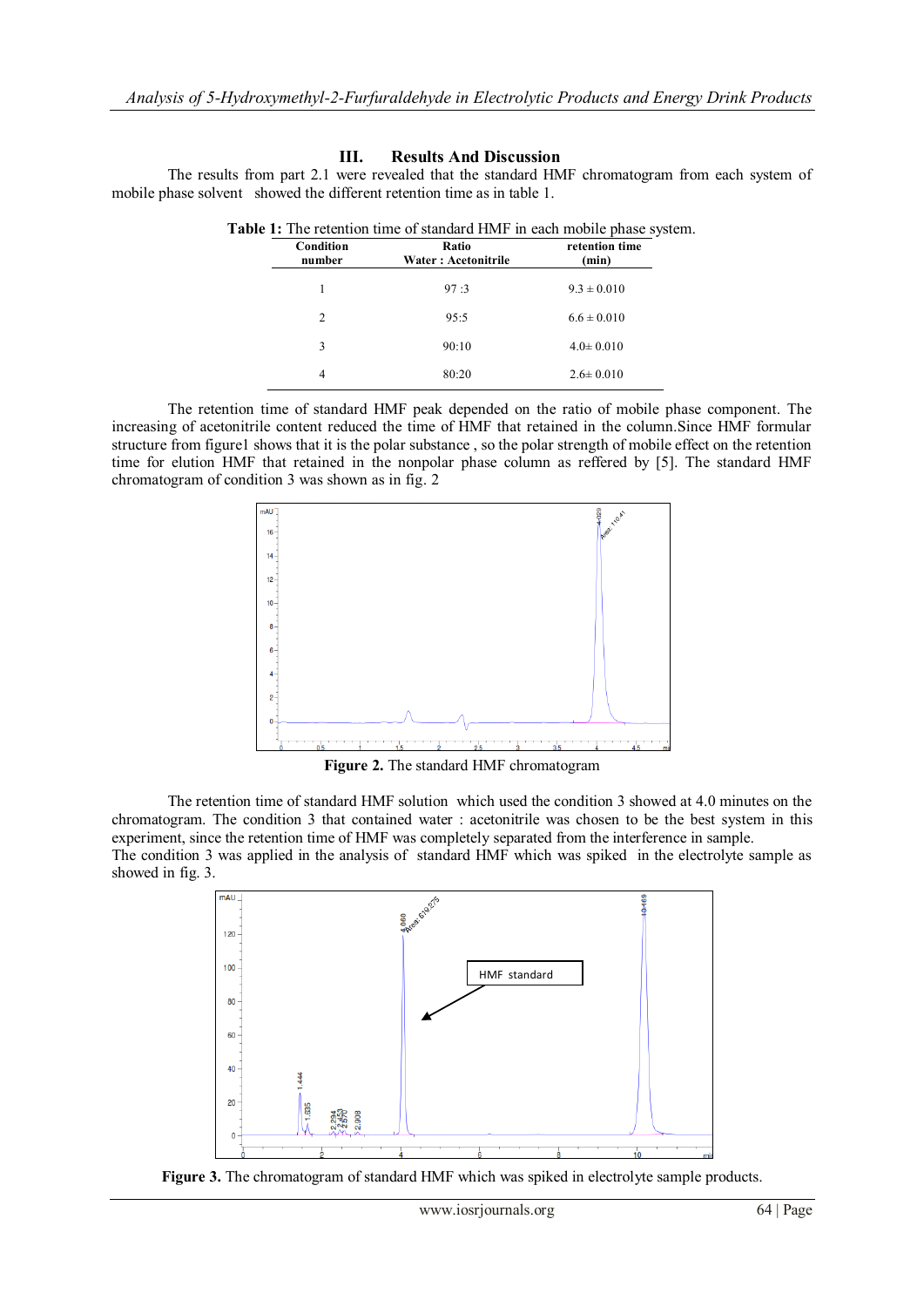From fig. 3, the HMF peak showed after the interference substance in electrolyte products and completely separated from all substances. In this work , we concluded that the condition 3 was the best or optimum condition in the HMF analysis of the work.

Thus, the condition 3 method was validated to evaluate the efficiency of method as in part 2.2.2. The limit of detection (LOD) and limit of quantitation (LOQ) were 0.89 µg/L and 2.9 µg/L, respectively. The relative standard deviation(%RSD) (replicate numbers for this experiment = 10) was 0.55%.

The electrolyte products were divided into 2 groups, the one was saline and oral dehydration powder products. The HMF could be detected in each products as presented in fig. 4.and fig.5.



**Figure 4** HMF content in normal saline liquid sample and oral dehydration powder products Note:  $EP =$  electrolyte saline sample and oral dehydration powder products

Number  $1 - 8$  = normal saline samples Number  $9 - 20 =$  oral dehydration powder products



**Figure 5** HMF content in energy drink samples

Note:  $ED = energy drink sample$ Number  $1-16$  = energy drink sample number 1 -16

From figure 5 , the HMF content in energy drink products could be analysed and presented approximately in the range of 0.03- 6.0 mg/L which higher than the HMF content that found in saline and dehydrated powder sample as in figure 4. The sample ED 9 which was the energy drink in brand of Gaterade (Lemon flavor) contained the highest HMF content about 6 mg/L.The energy drink samples contained many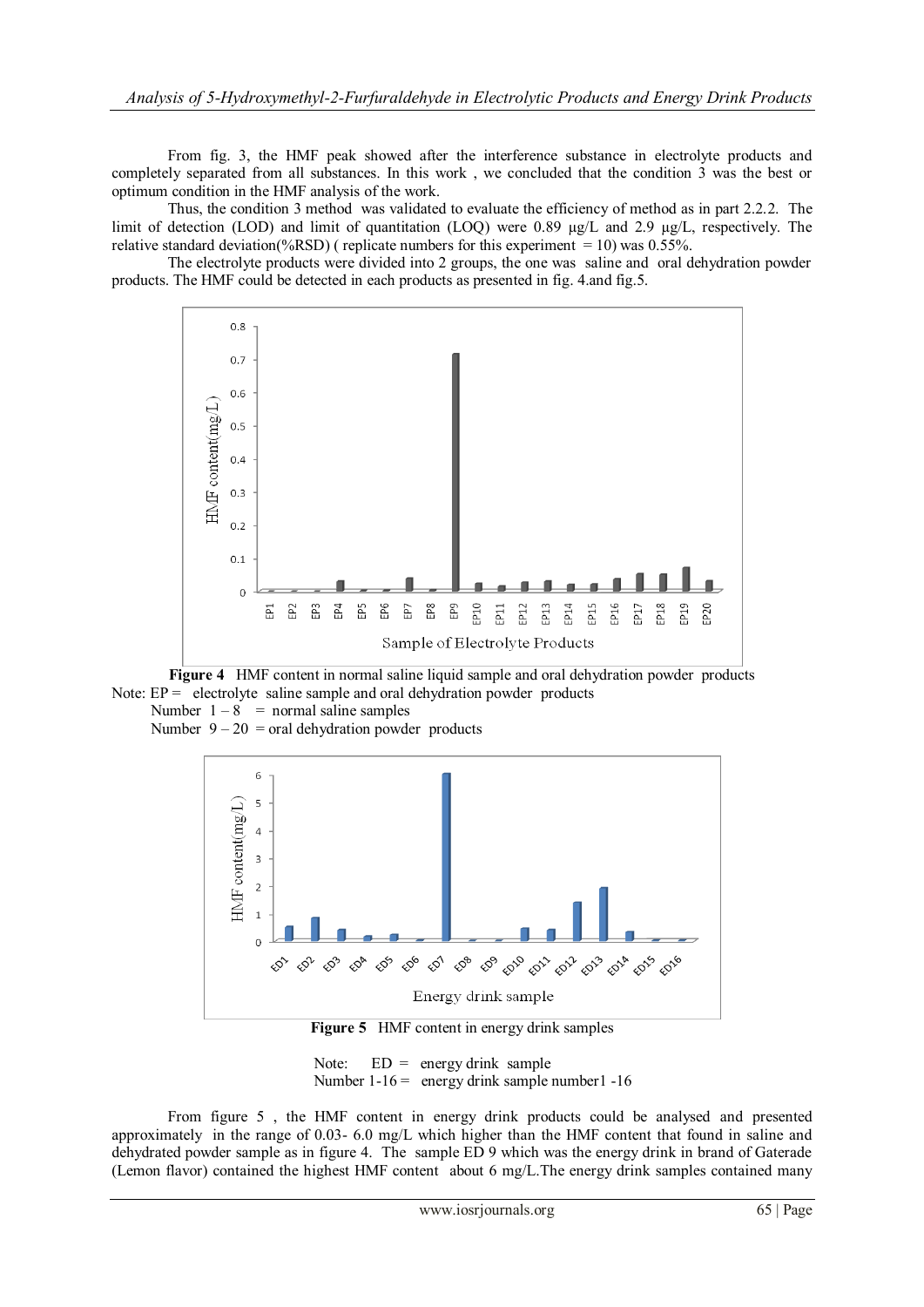substances such as sugar, some amino acid , caffeine , flavor additive , food color additive , so those samples have more chance to form browning substance as HMF by caramellization and Maillard reaction as referred by Hodge, J. E. The HMF content in normal saline samples ( EP 1-3,5-6) were too low and could not be detected by this method.It was noticed that the HMF content was found higher level in oral dehydrated powder products with added artificial flavor substance than the normal oral dehydrated powder products. It may be the effect of other additive compound in sample that could form browning substance.

These results confirmed that the browning substance such as HMF could occurred in electrolytic products , energy drink or sport drink , normal saline and oral dehydrated powder products. The HMF content found in all electrolytic products still too low. Now, there was no any regulation to control this toxic substance in the electrolytic products and energy drink products. However, the storage effect of each products for a long time may activate the occurrence of HMF as referred by [5].

#### **IV. Conclusion**

This work presented that the optimum method to analyse the browning substance as Hydroxymethylfurfuraldehyde by reverse phase high performance liquid chromatography was to use C18 column as stationary phase and eluted the system with water : acetonitrile (90:10) as mobile phase solvent by isocratic gradient elution method and controlled flow rate at 1.5 ml/min. The detection of HMF was measured at 280 nm by diode array detector. The HMF showed its peak approximately at 4.0 min of  $R_T$ . From the validation method showed that LOD and LOQ of this analysis method was 0.89  $\mu$ g/L and 2.9  $\mu$ g/L, respectively.The relative standard deviation(%RSD) ( replicate numbers = 10) was 0.55%.The optimized method showed the good value of limit of detection in the level of microgram /L , this mean that this applied method was the sensitive method which sensitive to detect the toxic substance in normal saline products.

After application of this method to analyse the HMF in 36 electrolytic products that divided into 2 groups, it showed that the energy drink or sport drink products contained the higher HMF content more than the other group.The HMF found in all samples were approximately in the range of 0.03 – 6.0 mg/L. The found HMF content was still too low, but the people should not be use the electrolytic products after storage for a long time since HMF could be form during storage as refered by [33].

#### **Acknowledgements**

The author wish to thank the research field of Faculty of Science , Srinakharinwirot University to support the funding from the research section income in the annual of 2013.

#### **References**

- [1]. GF Strandvik . Hypertonic saline in critical care: a review of the literature and guidelines for use in hypotensive states and raised intracranial pressure. Anaesthesia .64 (9): ,2009, 990–1003.
- [2]. Awad, Sherif; P Allison Simon, N Lobo Dileep N. The history of 0.9% saline. Clinical nutrition (Edinburgh, Scotland) 27 (2),2008,179–188.
- [3]. SM Seifert,JL Schaechter,ER Hershorin,SE Lipshultz. Health effects of energy drinks on children, adolescents, and young adults. Pediatrics ,127: 2011.511–528.
- [4]. MA Howard and CA Marczinski, Acute effects of a glucose energy drink on behavioral control. Journal of Experimental and Clinical Psychopharmacology. 18(6),2010, 553–61.
- [5]. WH Oddy, TA O'Sullivan, Energy drinks for children and adolescents: Erring on the side of caution may reduce long term health risks. Brit Med J ,2010,340:64.
- [6]. M Rath, Energy drinks: what is all the type? The dangers of energy drink consumption. J Am Acad Nurse Pract ,24:2012,70–76.
- [7]. K Clauson , K Shields , C McQueen,N Persad, Safety issues associated with commercially available energy drinks. J Am Pharm Assoc ,48,2008,55–67.
- [8]. SL Ballard , JJ Wellborn-Kim , KA Clauson . Effects of commercial energy drink consumption on athletic performance and body composition. Phys Sports med,38, 2010,107–117.
- [9]. AJ Berger,K Alford, Cardiac arrest in a young man following excess consumption of caffeinated 'energy drinks'. Med J Aust ,190,2009,41–43.
- [10]. N Gunja, JA Brown. Energy drinks: health risks and toxicity. Med J Aust 2012;196,2012,46–49.
- [11]. K Babu,R Church,W Lewander, Energy drinks: the new eye opener for adolescents. Clin Pediat Emerg Med 9,2008,35–42.
- [12]. E Fayle and J.A. Gerrard,The Maillard Reaction**.** Royal society of Chemistry, Cambridge.2002.
- 
- [13]. M A J S van Boekel ,Effect of heating on Maillard reactions in milk., Food Chem. ,62 ,1998,403–414.
- [14]. J.E. Hodge, Chemistry of browning reactions in model systems. Journal of Agric. Food Chem. *1*,1953,928-943. H Nursten, The Maillard Reaction. Chemistry, Biochemistry and Implication. The Royal 2005.
- [16]. H R Glatt and Y Sommer, Health risks by 5-hydroxymethylfurfural (HMF) and related compounds. K. Skog, J. Alexander (Eds.), Acrylamide and other health hazardous compounds in heat-treated foods. Woodhead Publishing, Cambridge.2006. 328–357.
- [17]. C Edoardo and F Vincenzo, Acrylamide and 5-hydroxymethylfurfural (HMF): A review on metabolism, toxicity, occurrence in food and mitigation strategies. Journal of LWT-Food Science and Technology. 44(4),2011,793-810.
- [18]. L.J.Durling, L Busk, L and B E Hellman, Evaluation of the DNA damaging effect of the heat-induced food toxicant 5 hydroxymethylfurfural (HMF) in various cell lines with different activities of sulfotransferases. Food Chem. Toxicol.,47 (4),2009, 880–884.